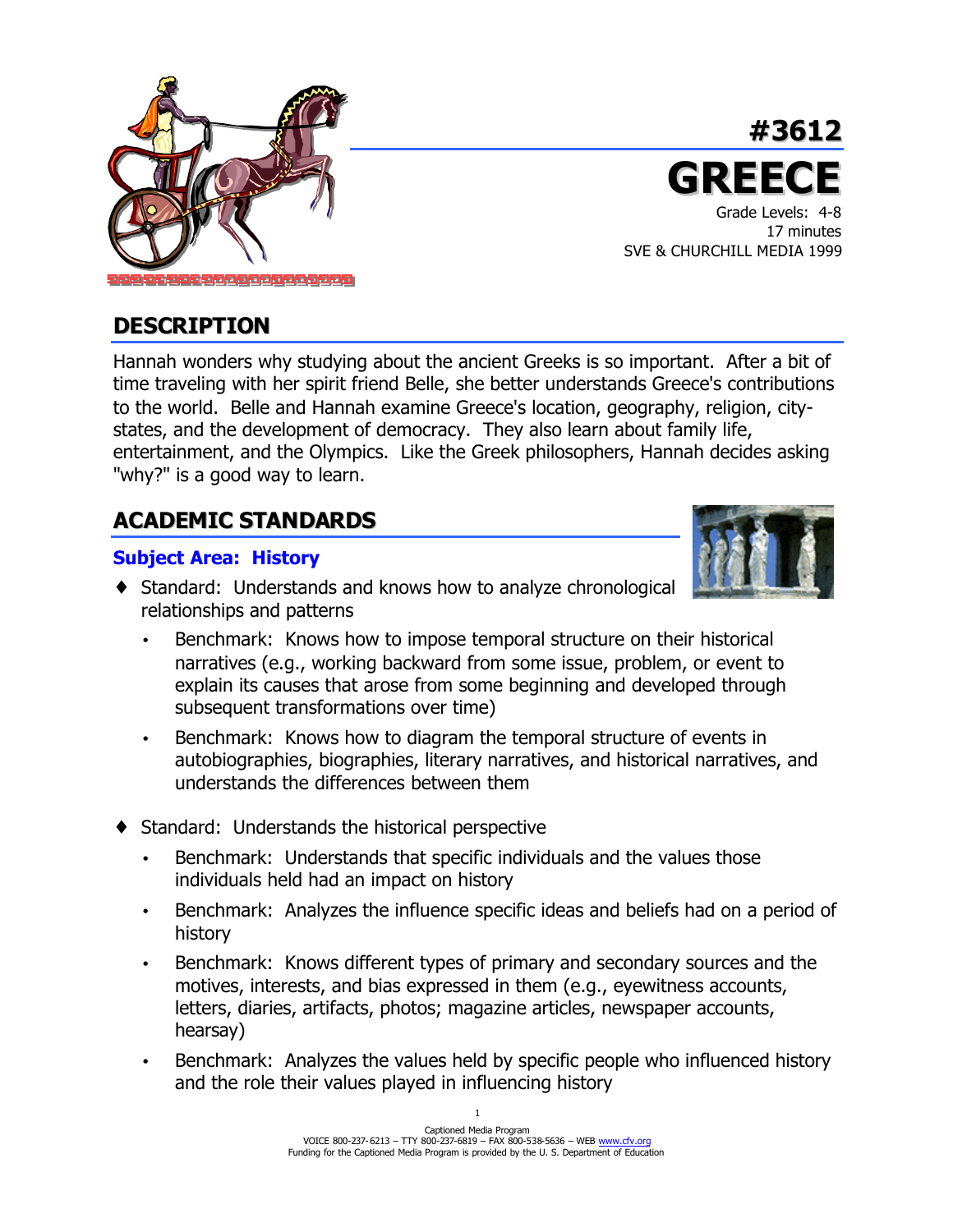• Benchmark: Analyzes the influences specific ideas and beliefs had on a period of history and specifies how events might have been different in the absence of those ideas and beliefs

# **INSTRUCTIONAL GOALS**

- 1. To identify a few of the contributions the ancient Greeks made to civilization in general.
- 2. To identify Greece on a map and describe its geography.
- 3. To explain that ancient Greece had many influential philosophers from whom we have many of our beliefs today.
- 4. To explain that Socrates urged people to ask "why" in order to express their free-thinking individuality.



- 5. To understand that the Greeks were the first to have an alphabet and describe what the alphabet was.
- 6. To describe how the landscape of Greece and the poverty contributed to the many wars they were involved in.
- 7. To identify how the Greeks contributed to our modern technology of television and movies.
- 8. To describe a Greek city-state and relate the concepts to states and cities in the United States.
- 9. To identify what the Greeks liked to do, such as art and architecture.
- 10. To identify the difference between the Athenians and the Spartans.
- 11. To explain a democracy and who had the right to vote in ancient Greece.
- 12. To explain the purpose of a government as described by the great Greek thinkers.
- 13. To describe the activities of the Greek men and what kinds of foods they harvested.
- 14. To understand how the Greeks obtained slaves.
- 15. To describe the first Olympics and compare them to today's Olympic Games.
- 16. To discuss the types of literature they enjoyed including the epic poem and the fable.
- 17. To explain why it is important to study the ancient Greeks.

# **BEFORE SHOWING**

Tell the story of King Midas, a king who did a good deed and was granted one wish. He wished that everything he touched would turn to gold so he could be the richest man. He delighted in touching things around his castle that turned to gold. But when he sat down to eat, he realized his food turned to gold, and his drink turned to gold. He touched his family and they turned to gold too. After only a day, King Midas wished he

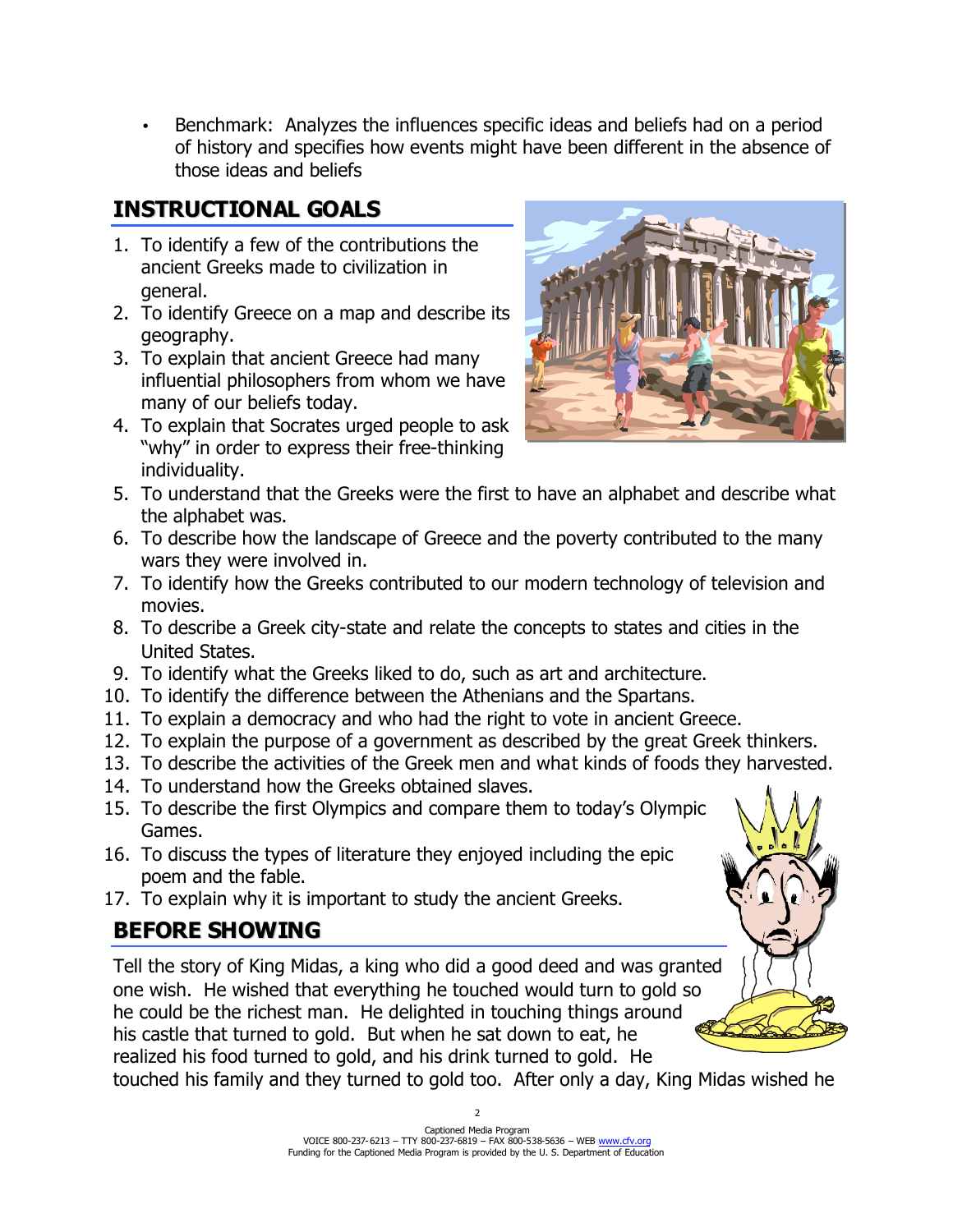had never made that awful wish. Ask the students if they have ever heard this story before. Tell them it is called a "legend" and is one of the stories that ancient Greeks used to tell each other. Explain that it is only one of the many contributions the ancient Greeks made to today's world. Some other contributions are theater, democracy, the love of learning, and the Olympic Games. Tell students that the following program will show how the ancient Greeks lived and the ways their inventions are important to us.

## **AFTER SHOWING**

1. We can learn a lot from studying the ancient Greek civilization. Ancient Greeks lived more that 2,000 years ago. At the beginning of the video, Belle recited a philosophy of Socrates that basically says to be nice to people even if they aren't nice to you. What does this mean? Ask students if they have ever been a situation where they had to be nice to someone even if they weren't nice to them. Explain that this and other things that Socrates said are still used by many of us today. Belle goes on to discuss how the Greeks studied and thought and prophesied. Our studies are based on the studies of the Greeks. What did Socrates teach the Greeks? (He taught them to ask "why" about everything. He



taught them to develop their questions clearly and logically. He promoted individualism and free thought.)

2. What ways did the Greeks contribute to our society today? (Many ways, but one of the most important was through their writing. The ancient Greeks were one of the

first to have an alphabet; a form of writing that wasn't pictures. Since they could combine letters from the alphabet, they could express ideas and thoughts, not just pictures to describe things and numbers.) Have students look at the alphabet and spell a word from those letters. What if the alphabet were made up of pictures? Could they express the same word that way?



- 3. Who were some of the most notable Greek philosophers? (Socrates, Plato [Socrates' pupil], Aristotle [Plato's pupil], and Alexander the Great [Aristotle's pupil] were the great philosophers. Alexander the Great went on to become one of the greatest military leaders and thinkers in all of history.) The knowledge was passed from one philosopher to the next and enhanced Greek culture.
- 4. Belle explains that although the Greeks studied a lot, life was very difficult because there were often terrible wars. What kinds of wars did Greece fight? (They fought wars with other nations and civil wars with other states within Greece.) How did the Greek landscape contribute to the constant wars? (Greece is an island, which is a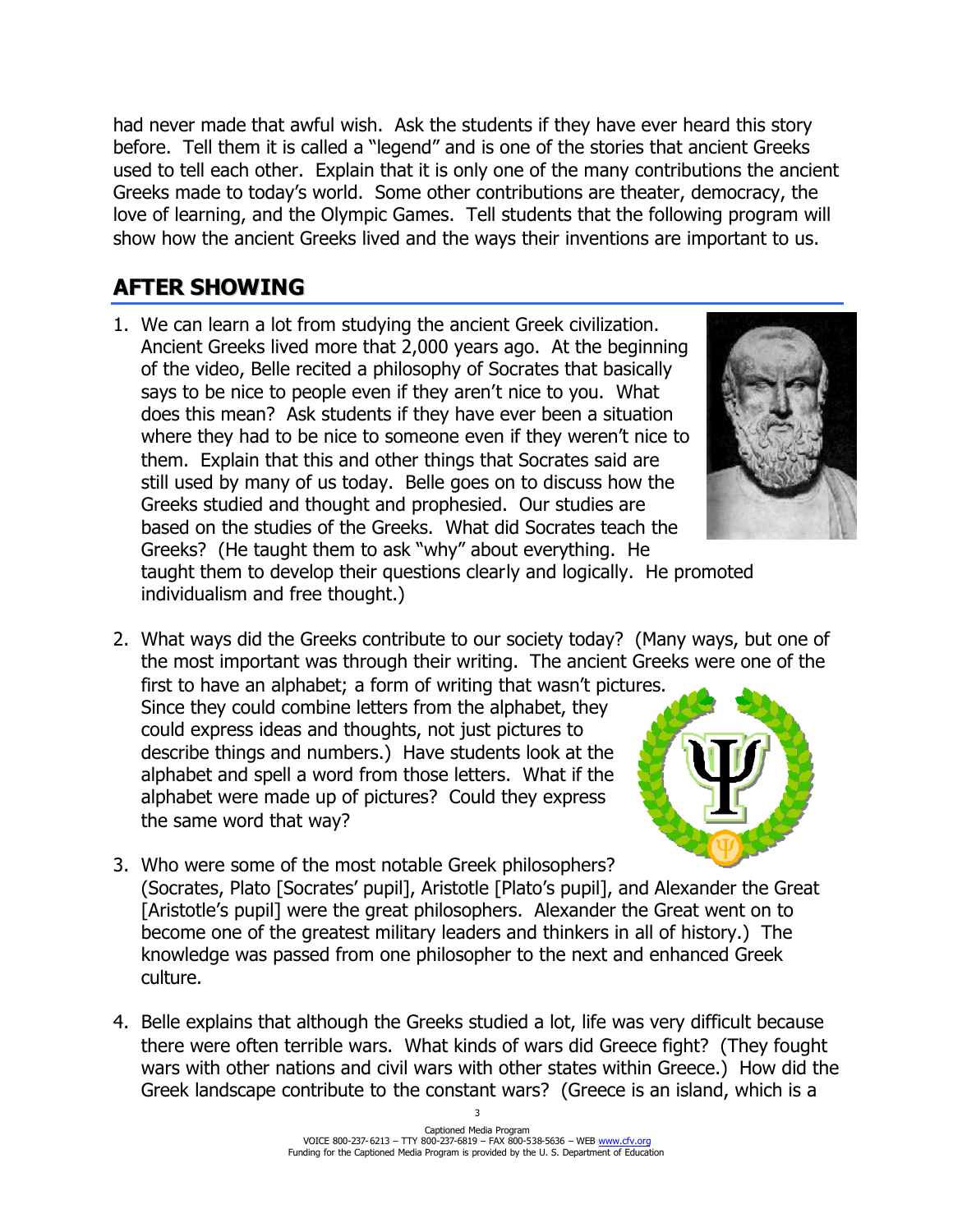piece of land surrounded by water. The landscape was very rugged, covered in rocky ground, with mountains on the north and water on the other three sides south, east, and west. The landscape also contributed to the poverty in Greece.)

5. Did the Greeks invent television, as we know it today? (No, but they did develop theater—plays in which characters and actions entertain an audience, much like television and movies today. They developed dramas [compelling stories that usually involve human conflict], and comedies [stories that are made to make the audience laugh].) Ask students to name some television shows and movies that would be classified as either dramas or comedies to show the Greek influence on modern theater. What makes modern television and film different from Greek theater? (They work on electricity.) What were Greek  $\mathcal{L}$  theaters like?



How were they different or similar to modern movie theaters? (They were called amphitheaters, were outside in the open air, and could hold up to 27,000 people. Modern movie theaters are mainly inside, but there are some drive-in theaters.)

- 6. What was Greek religion like? (Although it is not mentioned in the video, you can explain that Greek religion is called mythology, and was based on a collection of legends and myths about the gods, who each oversaw different aspects of human life.) Who was the ruler of the gods? Where did they live? (Zeus was the ruler of the gods and they lived on Mount Olympus.)
- 7. What is a Greek city-state? (Remembering how Greece's geography and landscape caused many wars, explain that the city-states were much like states in the United States, although they were much, much smaller. People who lived in Greek citystate thought of themselves as citizens of that city-state and were very proud of it.) How were the city-states different? Describe Athenians and Spartans. (Although they were all Greek, citizens of city-states shared values and characteristics with each other. Athenians, from Athens, were the thinkers [like Socrates, Plato, and Aristotle]. They loved art, architecture, philosophy, and theater. The Spartans, from Sparta, were warriors. They didn't begin education until they were 12 years old. Girls and boys both were sent to military school.)
- 8. In ancient civilizations, girls and boys were often treated differently. Boys went to school and girls stayed at home. Sparta was an exception to that rule. How were Spartan girls different from other girls? (They went to military school because the Spartans believed that a strong woman would make strong babies. Although military school was not as difficult for them as for the boys, it was certainly more difficult than helping out at home, like Athenian girls did.) What other differences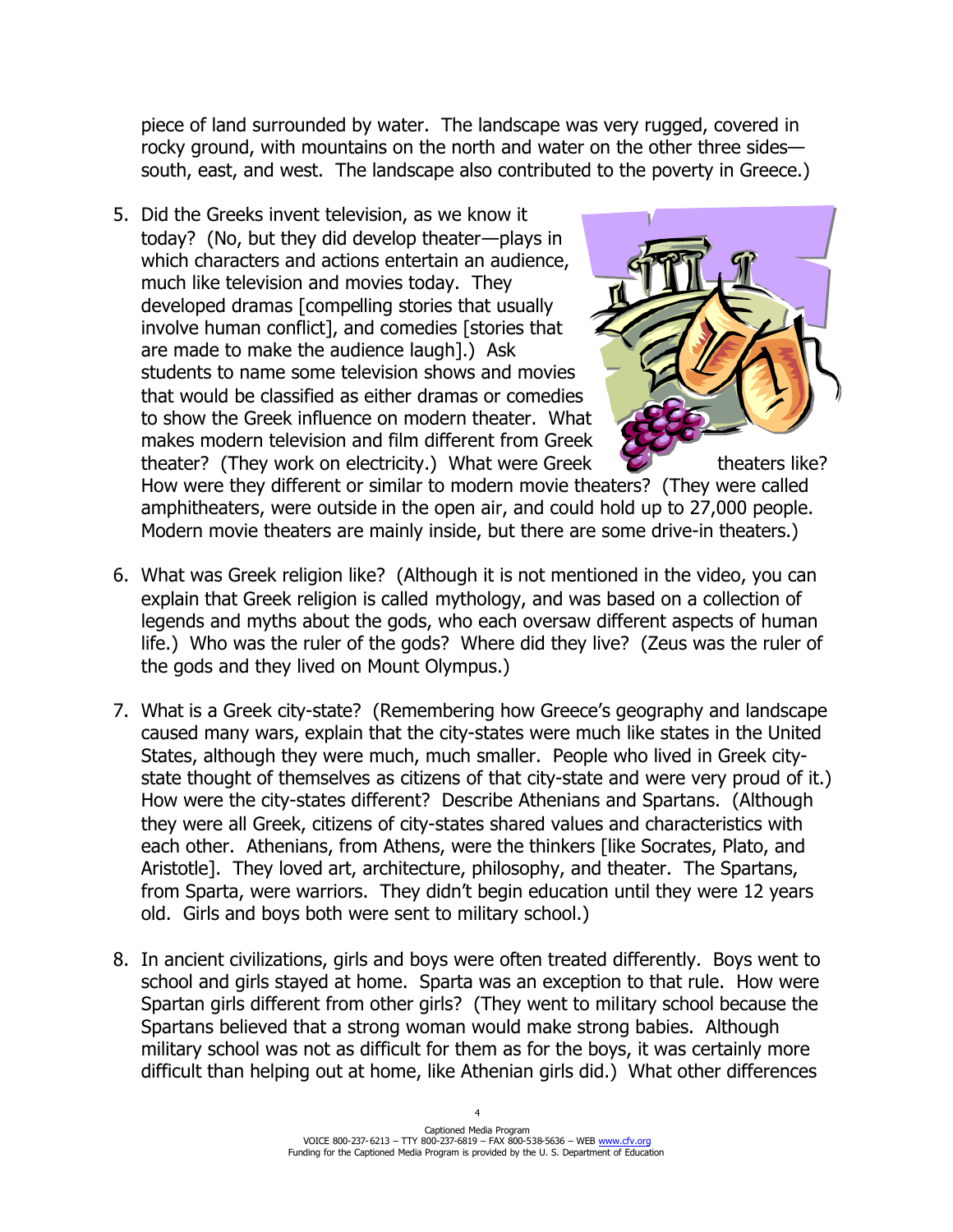were there between women and men? (Only free men were considered citizens. That meant no women and no slaves.)

9. How was Greek government different from other ancient civilizations? (They had the rights of citizens, and were not ruled over by a king, queen, or emperor. They governed themselves and voted on their own laws. This type of government is called a "democracy.") What type of government does the United States have today? (We have a democracy, based on the ideas and practices of the ancient Greeks.) What democratic practices did the Greeks establish? (They created the ideas of political parties, like our Democratic and Republican parties. They valued justice, security, and happiness for their citizens.) Explain that while that may sound reasonable now, the Greek government was very different from other governments at the time.



- 10. What kinds of jobs did Greek men have? (They were often away farming crops like olives, grapes and figs, or fishing or trading goods.) What did Greek women do? (Since most Greek houses had slaves, women didn't do housework. Their main job was to run the house and raise the children.) What did Greek children do? (They would have pets like dogs, birds, or goats, and they would play with toys such as rattles, figurines, and yo-yos.)
- 11. How did the Greeks obtain slaves? (In the wars they fought with other countries and city-states, Greeks would often capture enemy soldiers and make them slaves. Some slaves were the children of other slaves, others were poor and given up at birth, others were kidnapped into slavery.) How many slaves were there? (Belle tells us that at one point, there were as many slaves in Greece as there were citizens.)
- 12. What are the Olympics? (Begun as a part of a religious ceremony to honor Zeus, the Greek citizens held the Olympic Games every four years. They would also discuss political issues.) What were the first Olympics like? (There was only one event: a footrace about 180 meters long.) What are the Olympics like now, and how are the Games different from the first Game? (Now, there are Olympic Games held every two years in different parts of the world. The early Olympic Games were held only at the



fields of Olympia. There are also many more events, and two separate Olympics: the Summer and the Winter Games.) Ask students to name some of the Olympic Games. Did they know that this was a tradition that began many centuries ago?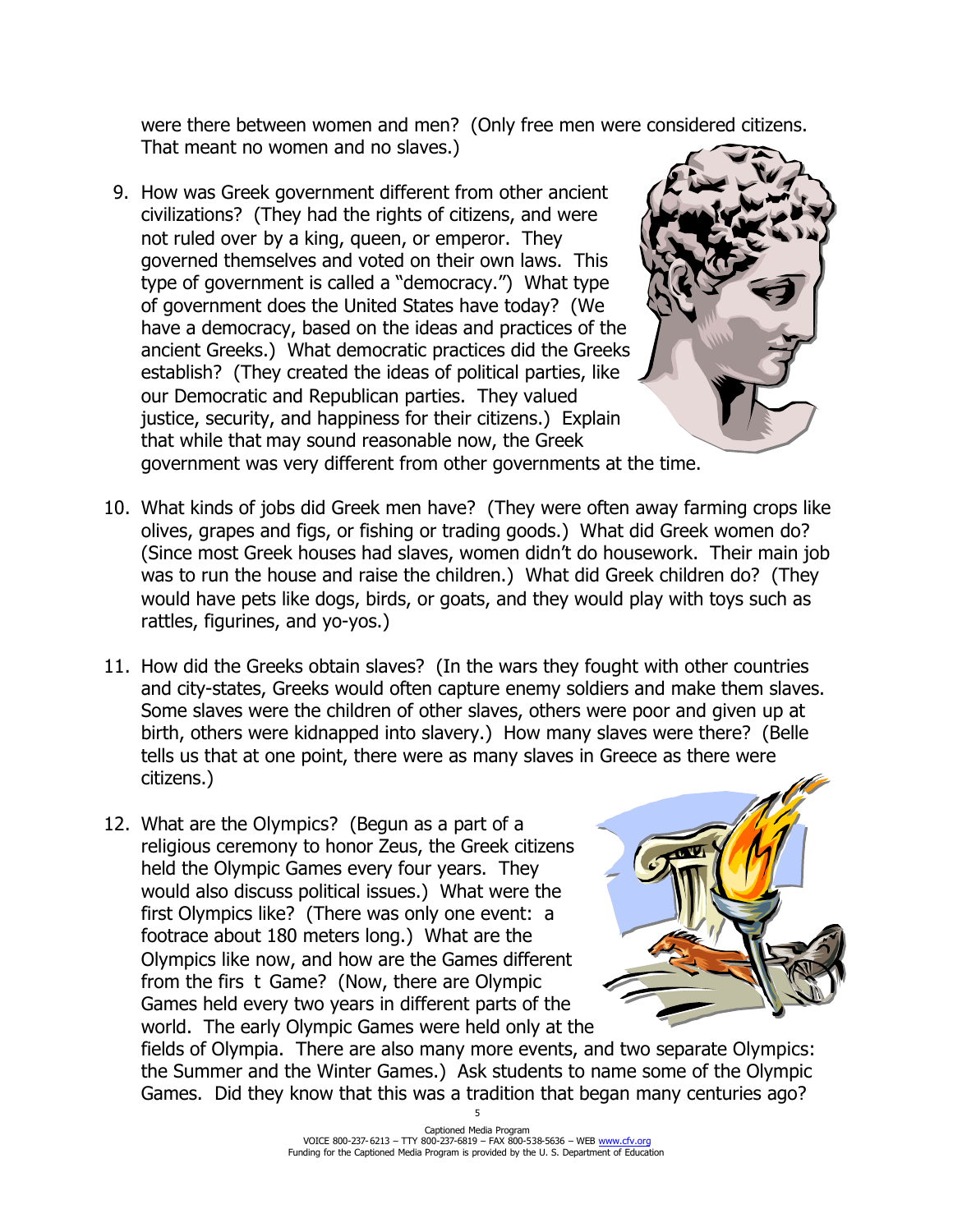13. Who is Thebus? (He is the ancient Greek friend of Belle's who is reciting lines from Homer's The Iliad.) What is The Iliad? (It was a famous ancient Greek epic poem, a long story about Greek heroes and gods created between 800 and 700 B.C., about 2,500 years ago.) Who was Homer? (He was a blind man who created The Iliad and The Odyssey, another epic poem.) How did Homer record his stories? (He walked from place to place telling these stories to people, who would tell them to other people, as Thebus is doing in the video. When a system of writing was invented, someone wrote the stories down.)



- 14. What other kinds of stories did the Greeks have? (They had myths—stories about gods and goddesses; legends—stories about notable people that are handed down for generations; and fable—fictitious stories meant to teach a lesson.) After describing each kind of story, have the students name stories they know that fit the descriptions. A story about a hero could be like an epic poem while a story like Cinderella would be like a fable.
- 15. What is the legend of King Midas? (He was a king who did a good deed and was granted a wish from the god, Dionysus. He wished that anything he touched would turn to gold. He didn't think about what hi s wish would mean until he realized that everything he touched turned to gold: his food, drink, family, and furniture. After only a day, King Midas wished he hadn't made that wish.) Ask students what the moral or the lesson of this story is. It may be necessary to explain what a "moral" is (a lesson meant to teach the difference between right and wrong).
- 16. If possible, take students on field trip to a local museum that features exhibitions of ancient artifacts. Many museums have exhibitions that include artifacts and displays of ancient cultures.

## **RELATED RESOURCES**

## **Captioned Media Program**

- Athena's City #3334
- Greece: Land of Temples & Ruins #7730
- Greece: Playground of the Gods #7953
- Safekeeping #3077
- The Spartans #3664
- Western Europe: Our Legacy #3317
- Women and Children #3422